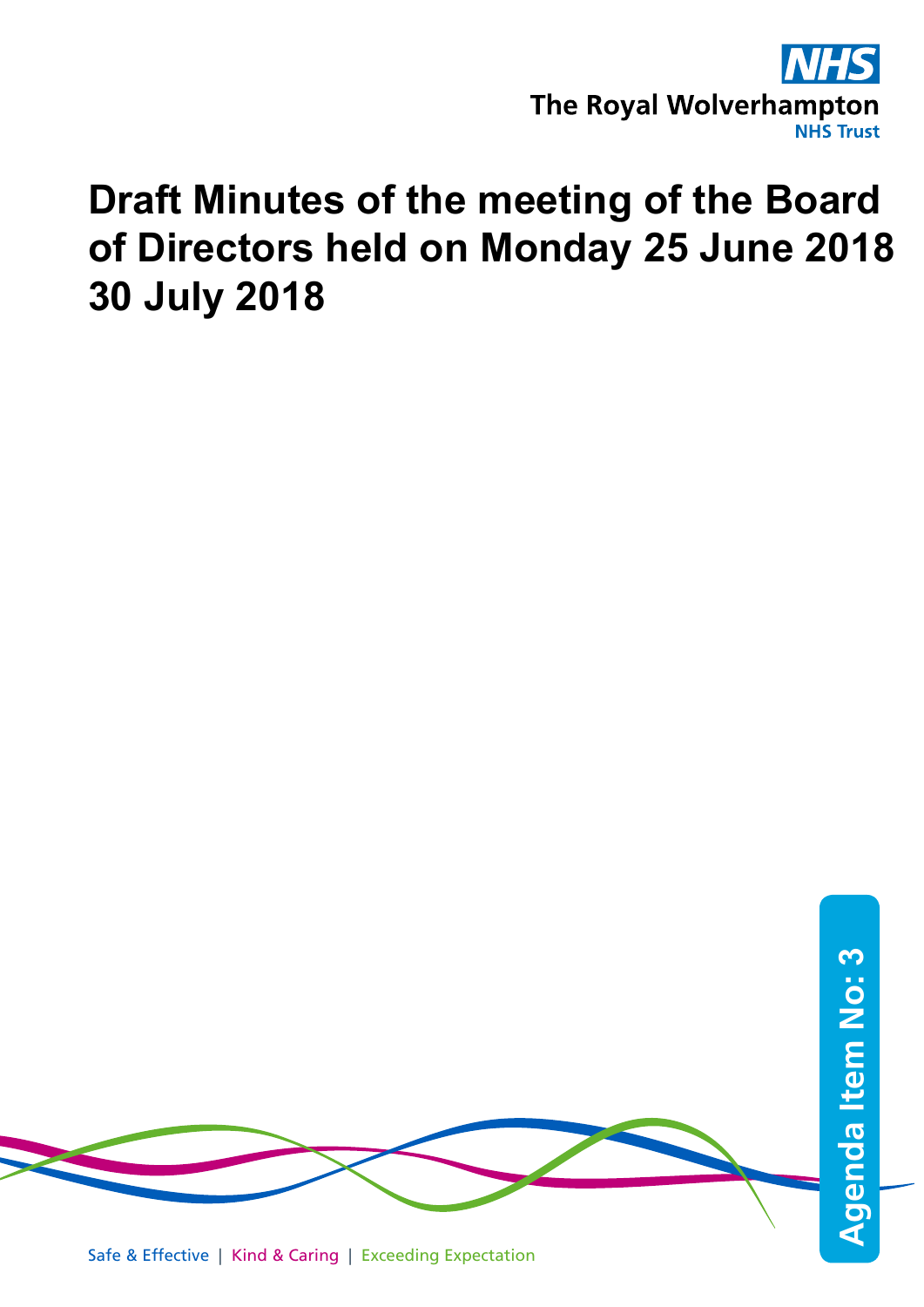# **Royal Wolverhampton NHS Trust**

**Minutes of the meeting of the Board of Directors held on Monday 25 June 2018 at 10 am in Room 2, Cannock Education Centre, Level 3, Cannock Chase Hospital, Cannock** 

| <b>PRESENT:</b> | Mr J Vanes              | Chairman                                                                                         |
|-----------------|-------------------------|--------------------------------------------------------------------------------------------------|
|                 | Prof. A-M Cannaby $(v)$ | <b>Chief Nursing Officer</b>                                                                     |
|                 | Mr A Duffell            | Director of Workforce                                                                            |
|                 |                         |                                                                                                  |
|                 | Mr R Dunshea            | <b>Non-Executive Director</b>                                                                    |
|                 | Ms R Edwards            | <b>Non-Executive Director</b>                                                                    |
|                 | Ms Etches OBE           | <b>Deputy Chief Executive</b>                                                                    |
|                 | Mr J Hemans             | <b>Non-Executive Director</b>                                                                    |
|                 | Mr D Loughton $(v)$ CBE | <b>Chief Executive Officer</b>                                                                   |
|                 | Mr S Mahmud             | Director of Integration                                                                          |
|                 | Mrs M Martin            | <b>Non-Executive Director</b>                                                                    |
|                 | Ms Nuttall $(v)$        | <b>Chief Operating Officer</b>                                                                   |
|                 | Dr J Odum $(v)$         | <b>Medical Director</b>                                                                          |
|                 | Mrs S Rawlings          | Non-Executive Director                                                                           |
|                 | Mr M Sharon             | Director of Strategic Planning and Performance                                                   |
|                 | Ms J Small              | <b>Non-Executive Director</b>                                                                    |
|                 | Mr K Stringer (v)       | <b>Chief Financial Officer/Deputy Chief Executive</b><br>(v) denotes voting Executive Directors. |
|                 |                         |                                                                                                  |

#### **IN ATTENDANCE:**

#### **APOLOGIES:**

Ms A Downward Communications Officer, RWT Dr L King Consultant, Care of the Elderly, RWT Ms D Locke Head of Workforce/Strategic HR and Change Lead/VI and ACO Programme Mr S Phipps Group Manager, Women and Neonates, RWT Dr R Taylor Clinical Teaching Fellow, RWT<br>Ms K Maskell Support Secretary. RWT Support Secretary, RWT Ms A Rogers Support Secretary, RWT

Dr J Darby **Associate Non-Executive Director** 

#### **Part 1 – Open to the public**

#### **Apologies for absence**

There were apologies for absence received from: Dr Darby, Ms Nuttall and Mr Sharon will be joining the meeting on arrival.

#### **TB. 6933: Declarations of Interest from Directors and Officers**

There were no declared changes or conflicts arising from the list of declarations reviewed.

#### **Resolved: That the updated declarations of interest by Directors and Officers be noted.**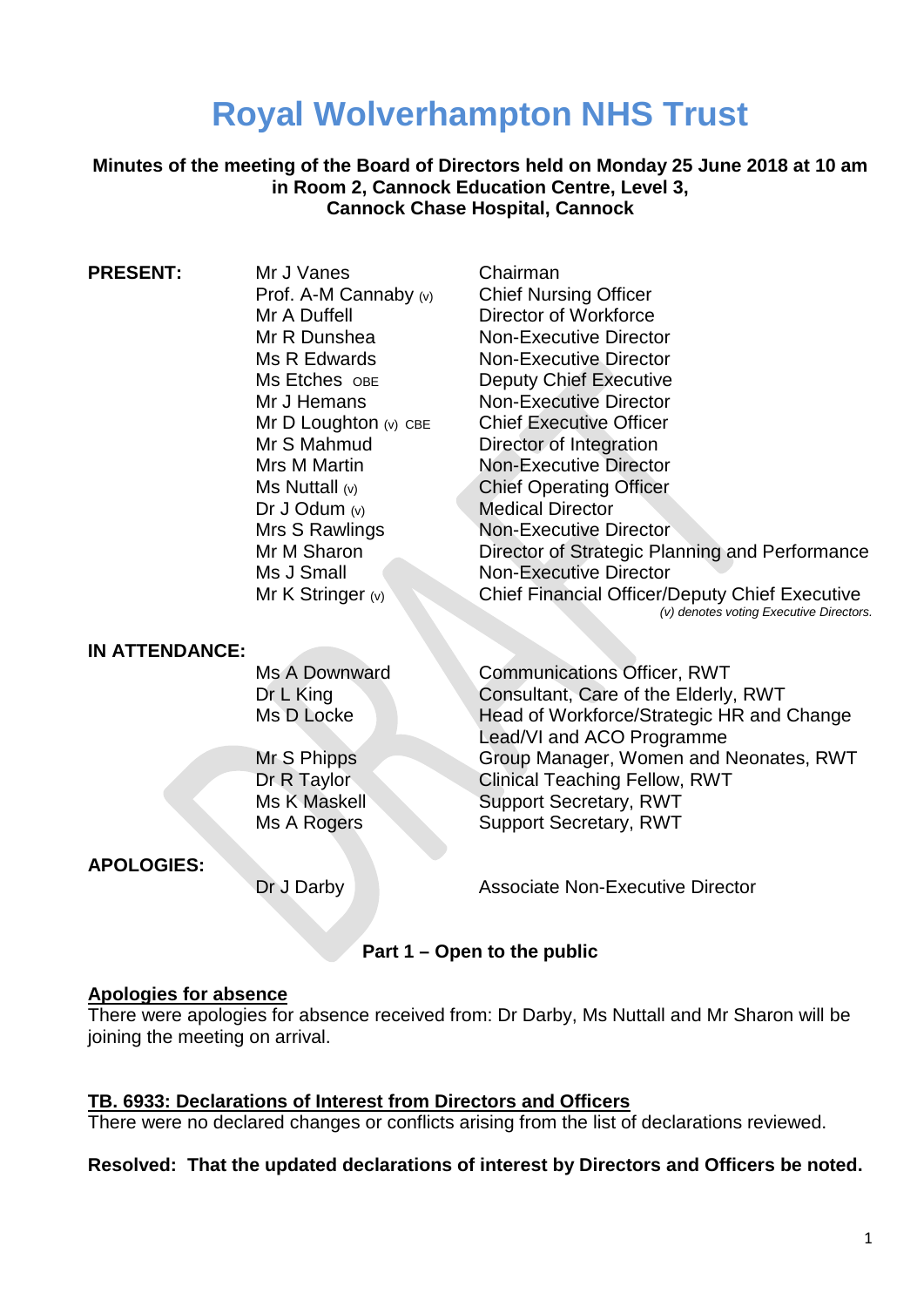# **TB. 6934: Minutes of the meeting of the Board of Directors held on Monday 4 June 2018**

There were no amendments to the minutes.

# **Resolved: That the minutes of the meeting of the public session of the Trust Board held on Monday 4 June 2018 be approved as a correct record.**

#### **TB. 6935: Matters arising from the minutes of the meeting of the Board of Directors held on 4 June 2018**

There were no Matters Arising other than those noted as Board Action Points.

# **TB. 6936: Board Action Points**

The Board Action points were reviewed as follows:

# **29 January 2018/TB 6710 Midwifery Service Report**

It was resolved that a subsequent report on the revised Business Case issues associated with a birth delivery rate above 5,500 a year be brought back to the Board. June 2018

Mr Vanes asked about this report on the consequences of the increased Birth Rate. Prof. Cannaby confirmed that a range of work had been taking place resulting in three key papers – a Birth Rate plus paper, an external peer review paper and an internally commissioned birth services end to end review paper. Prof. Cannaby said the first paper was complete, Dr Odum said the second had not been received to date and Prof. Cannaby said the third would take place over the summer. Mr Loughton suggested that all 3 reports should be presented to the Board in the autumn.

Ms Etches referred to the initial request relating to activity initially with subsequent evolution in the work underway. She suggested the Board waited for the completed information.

Ms Martin sought assurance that the staffing report would be presented to Quality Governance Assurance Committee (QGAC) given the recent increase in births. Prof. Cannaby said that at present with the cap in place staffing remained sufficient to be safe. Ms Edwards said the assurance issues included Consultant cover and she would like assurance regarding the current position and birth rate.

**Action:** It was agreed that the assurance regarding staffing in relation to current birth rates would be provided to QGAC and the next Trust Board.

# **30 April 2018/TB 6851 Learning from Deaths (Mortality) Update Report**

Dr Odum recommended that this be the subject of a Board Development Session as soon as was possible given the current level of reported deaths and the SHMI. He recommended that this should look at reviewing the available data, information and other possible sources of triangulation and learning from the developing process.

**Action:** Dr Odum to liaise with Mr Vanes in regards to adding this to the agenda of the Board Development Session on 9 July 2018 or as soon as possible thereafter.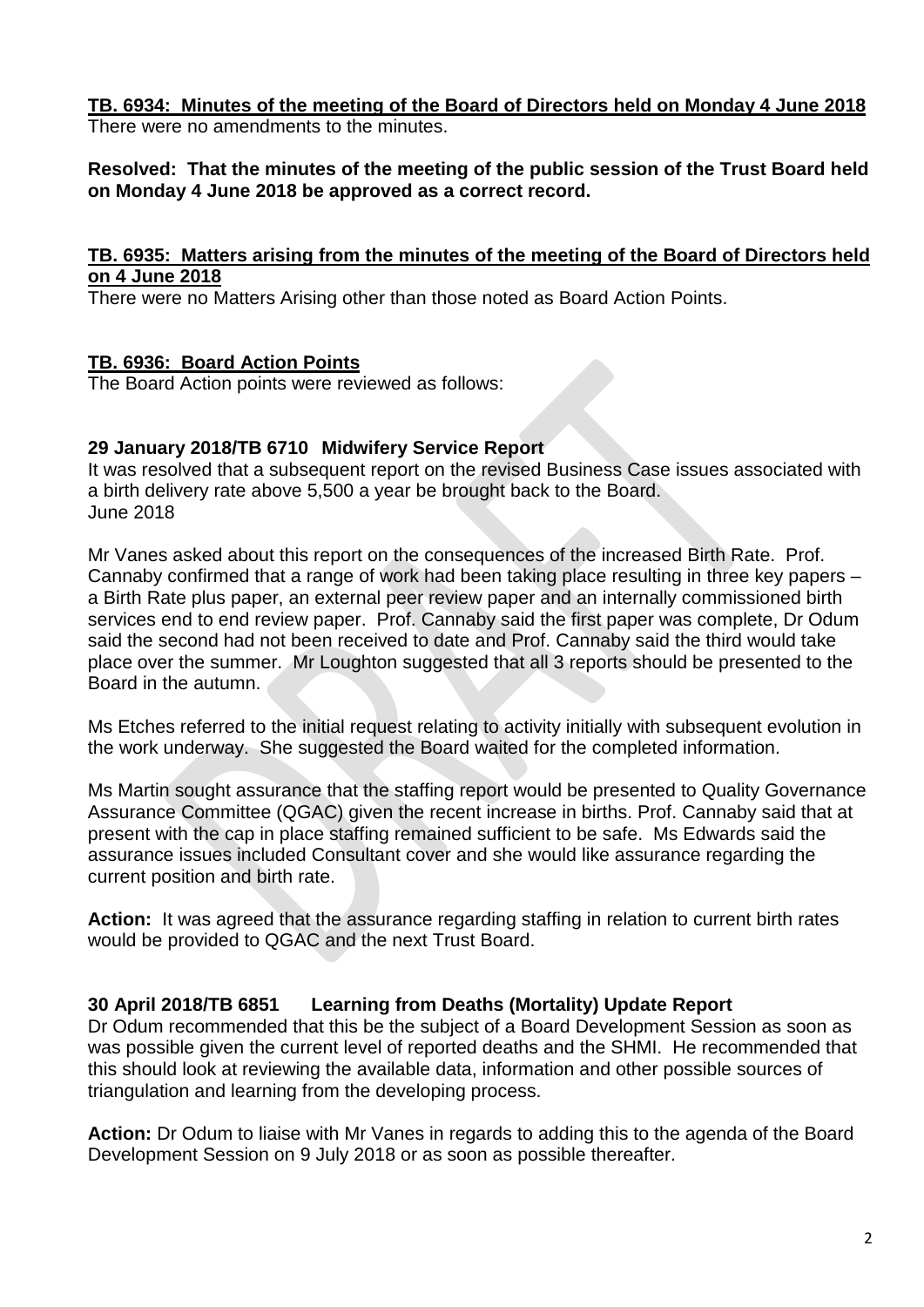### **30 April 2018/TB 6854 Finance Report – Month 12**

Ms Nuttall to provide further commentary on the Out-patient Attendance Rates in the Report. June 2018

Ms Nuttall said this would be picked up in the quarterly finance report presented at the next Trust Board meeting.

#### **30 April 2018/TB 6855 Executive Workforce Report**

Mr Duffell to provide information regarding the increased appraisal rate target to Dr Odum. June 2018

Mr Duffell gave an overview of the process that agreed the previous target and that it would be revised with confirmation at the next Trust Board.

Mr Duffell said that there was more work involved to provide this information than was initially anticipated. He confirmed that the revised targets and findings would be taken to the Workforce Organisational Development Committee (WODC) in September. **It was agreed this action be closed.**

# **4 June 2018/TB6901 Executive Workforce Report**

Mr Stringer and Mr Duffell to confirm the increase in posts from 2017/18. June 2018

Mr Duffell confirmed that there had been an increase in posts across the Trust but not solely as a result of the formation of Division 3. He said that the increase was across a number of areas and services. Mr Loughton said he has commissioned work to assess how many consultants the Trust will need over the next 2 years so as to be proactive in recruitment. Mr Duffell said he would bring this back to the Board in September 2018 (1 October 2018). He shared his views and experiences of other Trusts current practice to attract staff.

#### **30 April 2018/TB 6855 Integrated Quality & Performance Report**

The Board undertakes subsequent further review and discussion on the information and data it reviews as part of the Well-led Self-assessment with further proposals for revision to reports as appropriate. June 2018. Following discussion, Ms Martin and Mr Dunshea asked for a proposed set of benchmarked changes from the Executive that result in a revised strategic report that provides clear definition of the main issues, risks and challenges, what is not going as expected and what is being done about them. Prof Cannaby, Dr Odum and Ms Nuttall agreed to provide a review.

Ms Etches asked whether this was two issues, the other of which was the review and refinement of the use of the Board Assurance Framework. Ms Martin reflected that there was duplication of some data and information and that other organisations provide a clearer front infographic focussed initially on the main issues. Mr Duffell agreed there were two items here. Mr Mahmud agreed the previous discussion was about the clarity on the main issues.

Mr Dunshea reflected that the current report gives trends and detailed information but insufficient assurance of action in areas of significant challenge. Dr Odum agreed and highlighted conversations already underway regarding key areas such as Cancer performance.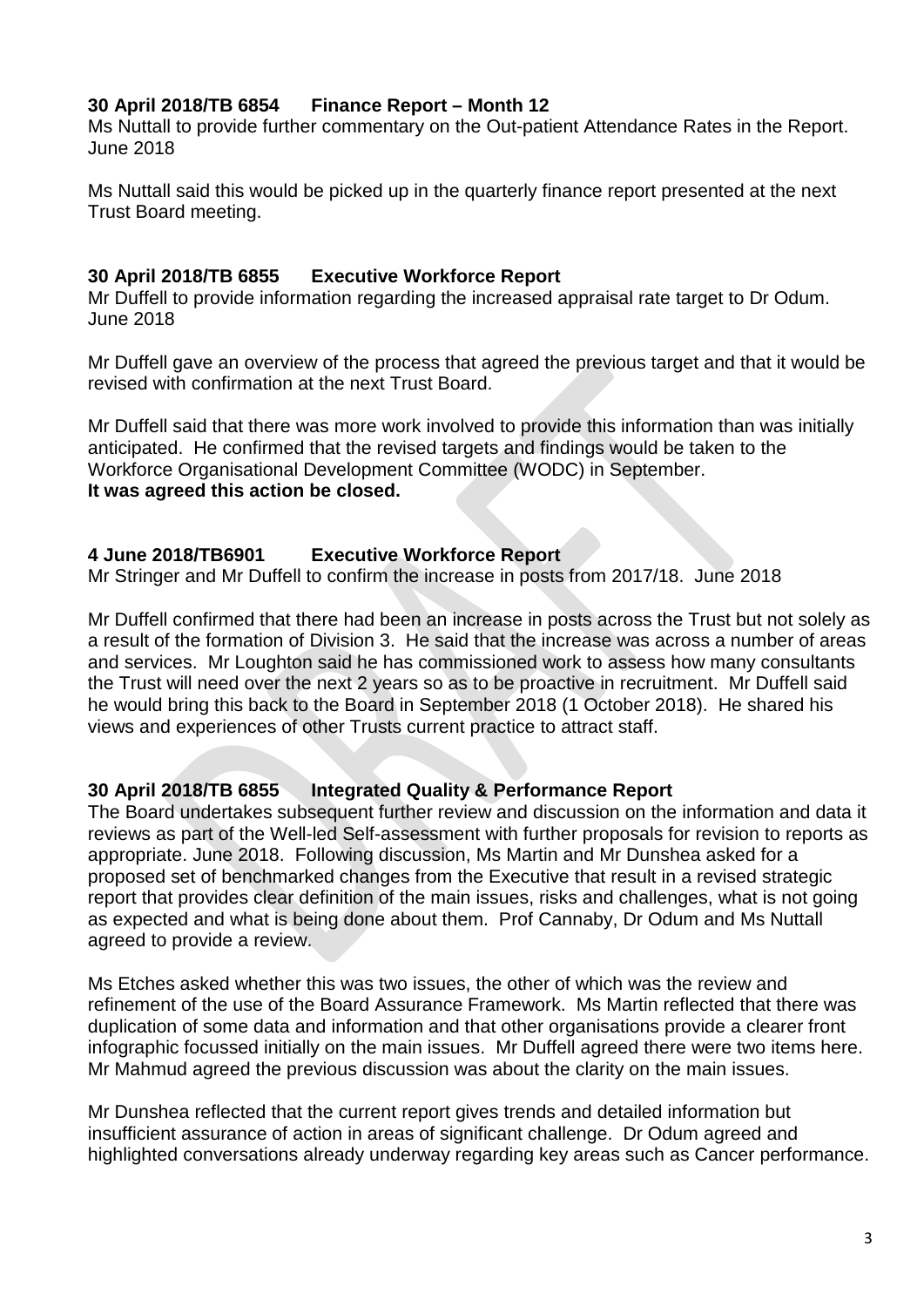**Action:** It was agreed that Prof Cannaby, Dr Odum and Ms Nuttall would provide a proposal to revise the IQPR in July 2018.

Mr Dunshea asked about the work on the revisions to the Report. Prof. Cannaby reported that a number of meetings had taken place and others were scheduled to take place regarding this action and she expected the paper outlining the main changes at the September Board. Prof Cannaby said that development would continue from month to month.

# **4 June 2018/TB 6898 Freedom to Speak Up – update**

Ms Mehay and Mr Duffell to provide detail at a future Board Development Session on the NHSI Guidance, self-assessment tool and the Trust Boards initial view and plan of work and actions. June 2018

Mr Duffell confirmed that this has been initially scheduled for September 2018.

#### **TB. 6937: Delirium Quality Improvement Project – Clinical Audit Presentation**

Dr Odum introduced Dr Taylor, Clinical Teaching Fellow and Dr Ward, Consultant Care of the Elderly. Dr Taylor introduced the presentation by informing that he teaches medical students and the clinical audit on Delirium was undertaken as part of the teaching. He went on to say that clinical audit had increasingly become focussed more on quality improvement and the QIP methodology and that this audit was undertaken using the Quality Improvement Project (QIP) which aimed to improve the patient experience. He said that all junior doctors in training are required to complete at least one audit per year, and that to use the QIP approach requires the doctor in training to ask: What do I want to improve?; How can this be achieved?; and, How will this be measured? Dr Odum said that QIP often used the plan, do, study, act (PDSA) improvement framework.

Dr Taylor introduced the project he had been involved in. He clarified the differences between a clinical audit approach and the quality improvement approach including the benefits of speed and an improvement focus.

Dr Taylor introduced the topic of delirium as a common state of acute confusion. He described how it often starts suddenly and can fluctuate in its course. He outlined that a baseline audit was conducted in January 2017 and its aim was to determine what, if any, assessments of delirium were being done and how, and how the process of recognition, assessment and appropriate treatment might be improved. Dr Taylor outlined the work was aimed at the older adult (over 65) population admitted to an acute medical unit (AMU).

Dr Taylor went on to outline the three PDSA cycles and results undertaken. He said that Cycle 1 had focussed on a targeted education session to AMU clinical staff and was completed February 2017, Cycle 2 had a targeted education session to FY2 doctors and was completed March 2017 with Cycle 3 focussed on the development and launch of a visual management system (stamp) as a prompt to clinicians.

Dr Taylor said that following analysis of the results it appeared that the teaching to AMU staff did not produce an increase in delirium assessment and in Cycle 2 targeting a group of FY2 students (who are involved in the clerking of acute medical patients) the teaching did not make any change either. He said it was only in Cycle 3 using a visual prompt to clinicians that an increase in assessments performed was then noted but the diagnosis of delirium was not improved.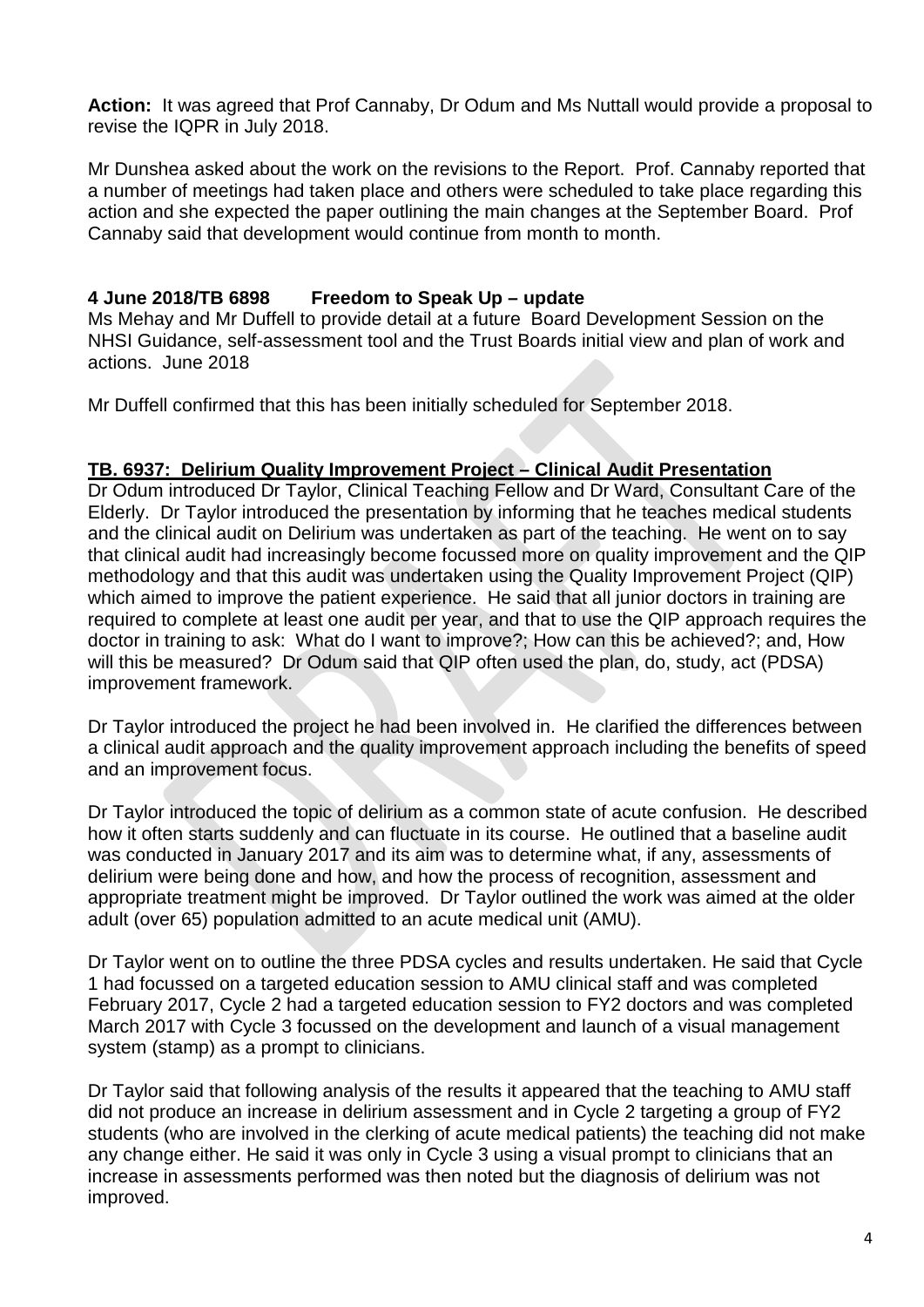He concluded that the visual prompt was the most effective method of improving the initial recognition and assessment - this had been taken forward into a full delirium assessment in the new AMU clerking proforma (June 2018).

Ms Martin asked if there will still be an audit requirement of practice against standards in addition to QIP to check clinical practice. Dr Odum said that benchmarking against national standards will continue and therefore we will continue with audits but QIP will be more widespread in appropriate situations. He referenced the benchmarking and audit against standards in other areas where the use of this approach was more appropriate to the requirements.

Ms Rawlings asked about the fluctuations in patient's presentation in the results and she asked given this whether the assessments were being timed appropriately. Dr Taylor said this was problematic and probably only tackled through continued awareness of the presentation and continual review. Dr Ward added that the key issues related to the awareness in staff with a range of different presentations from the hyper aroused and hypo aroused. Ms Etches added it was the sensitivity of all staff to the signs and working together to ensure the needs were addressed.

Ms Rawlings asked if there had been any issues regarding patient safety if not recognised. Dr King said there was a higher mortality rate is higher in hypo presenting delirium patients. Mr Dunshea asked what the next stage is when it is better initially recognised and recorded. Dr Taylor and Dr King referred to further work undertaken to provide improved access and awareness of the appropriate assessments and treatment following recognition information that are available to staff and patients/families to access on the Trust intranet. She added the need to improve the way patients with such issues are approached and treated and how they and their carers are communicated with. Mr Hemans asked what happens in the community. Dr King said that there is a specialist clinic that patients can be referred to or back to the GP to screen. Dr Odum said given the relative newness of the topic, how aware are colleagues in Primary Care? Dr King said that confusion is recognised but with a tendency to watch and wait in the first instance rather than to pursue. She said that in care environments patients do tend to receive anti-biotic treatment but that there is an under recognised part of new and changed drugs also inducing this state.

#### **Resolved: that the presentation Delirium Quality Improvement Project – Clinical Audit be noted.**

# **TB. 6938: Chief Executive's Report**

Mr Loughton introduced his report and said that he had attended, with Mr Mahmud, a GP partnership review event in London hosted by Department of Health and Social Care. He said there is a shift nationally to move towards a salary model rather than partnership backed by Lord Darzi's recent statements.

Ms Edwards said that Scotland was proposing to move to a GP salary model by 2017 but it hasn't happened to date. Mr Loughton said there is a report being worked on that would be sent out in December 2018. He reflected on the differential positions between Trust practices and others.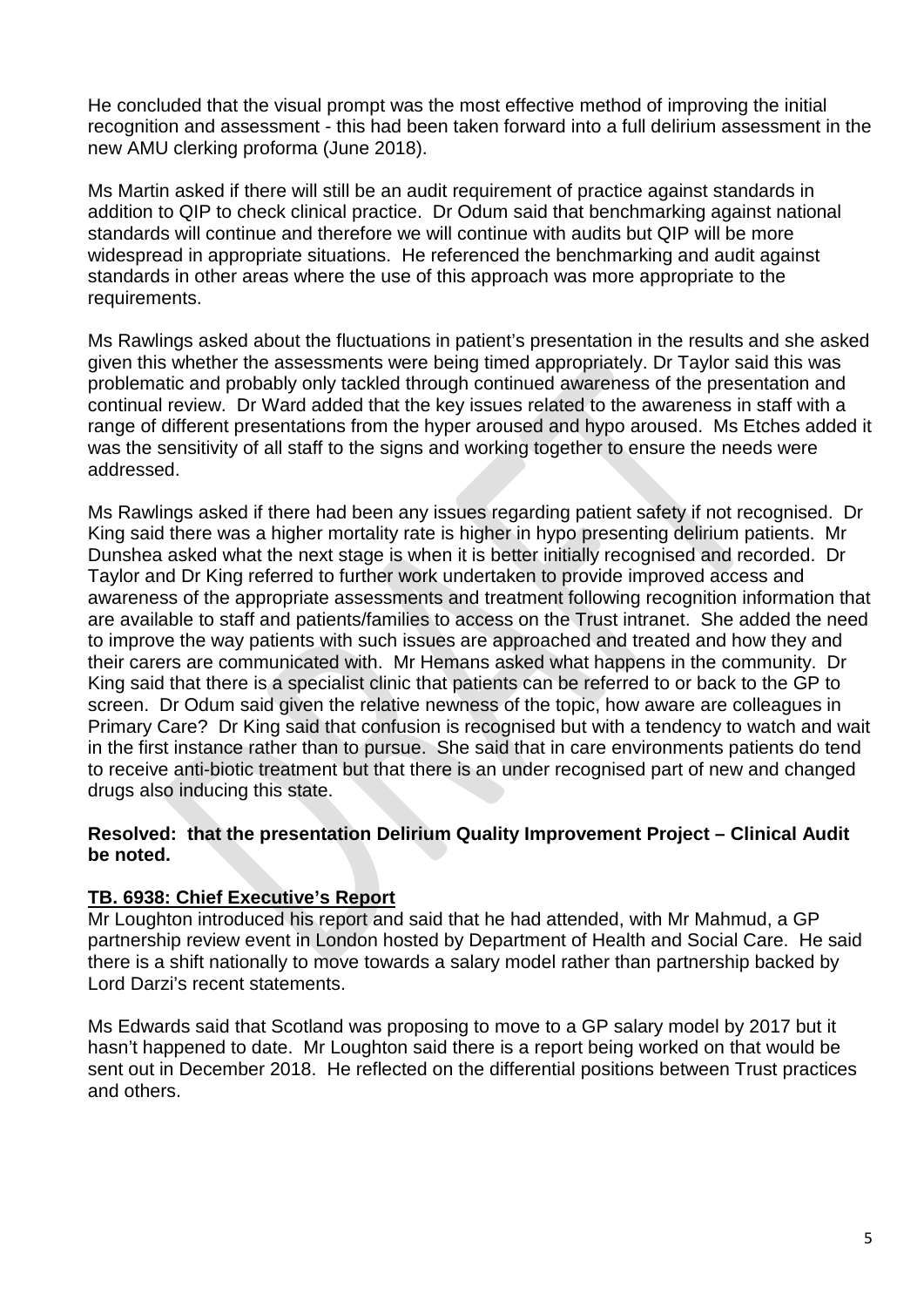Mr Loughton said he had attended a NHS Providers dinner hosted by the Head of the Care Quality Commission (CQC) and the Chief Inspector of Hospitals. He said that whilst at the dinner he heard colleagues from other Trusts broach the subject of their recent inspections and the ratings the Trusts had been given. Mr Loughton said he and his colleagues had been left in no doubt that the CQC would stand by their findings. He said a re-assessment of Medicine at Cannock was imminent.

Mr Loughton said he had attended the West Midlands Cancer Alliance Board meeting. He further said that he would be taking over the Chair for meeting and the Trust would receive 2 days' worth of his salary per month for this, paid directly to the Trust. He said that the 62 day target would be the main focus for improvements. Mr Loughton reflected on his thoughts on the potential to influence the future development on cancer standards and timescales.

Mr Loughton said that Mr Stringer had been recognised by the HFMA with a lifetime achievement award. The Board congratulated Mr Stringer on this award.

Mr Loughton said that since the report was produced that 2 Consultant Radiologists had been recently appointed. Ms Edwards added that they had come because of the reputation of the Trust.

Mr Loughton said that he had a visit planned to Telford and Shrewsbury NHS Trust with Dr Odum in respect of their Accident and Emergency Services. He referred to that Trust currently only have 4 A & E Consultants. He outlined his view of their situation and the need for other organisations to ensure they adequately plan and recruit the required staff and that they not resort to short notice closures or restrictions with the consequential impact on other nearby organisations. He referred to their ratio for consultant rotas as 1 in 4. Ms Nuttall confirmed we have rota ratio of 1 in 12. Dr Odum referred to further interest from colorectal medical staff.

Mr Dunshea asked whether the chair of the STP appointment had been confirmed yet. Mr Loughton replied that the panel has appointed but the applicant hasn't been confirmed or informed.

# **Resolved: that the Chief Executives Report be received and noted.**

# **Patient Safety, Quality and Experience**

#### **TB. 6939: Patient and/or Staff Story - discussion**

Prof Cannaby opened the discussion by asking the Board if they would prefer this agenda item to be presented in a different format. She explained this could be achieved through videos presenting life at the Trust from a staff and patient perspective and/or staff and patients to attend the meetings to relay their story in person or through the presentation of other information such as complaints with illustration and voice-overs.

Mr Duffell gave a commentary on how a staff story meeting had been used in a previous organisation he worked for where a group of staff would meet with the Board between Public and Private meetings. Mr Loughton felt staff would find the situation too intimidating and Ms Rawlings asked whether staff views and feelings should already be known from Director Walkabouts. Ms Etches gave her view of how such an approach had been successfully used elsewhere with a range of staff from student nurses upwards.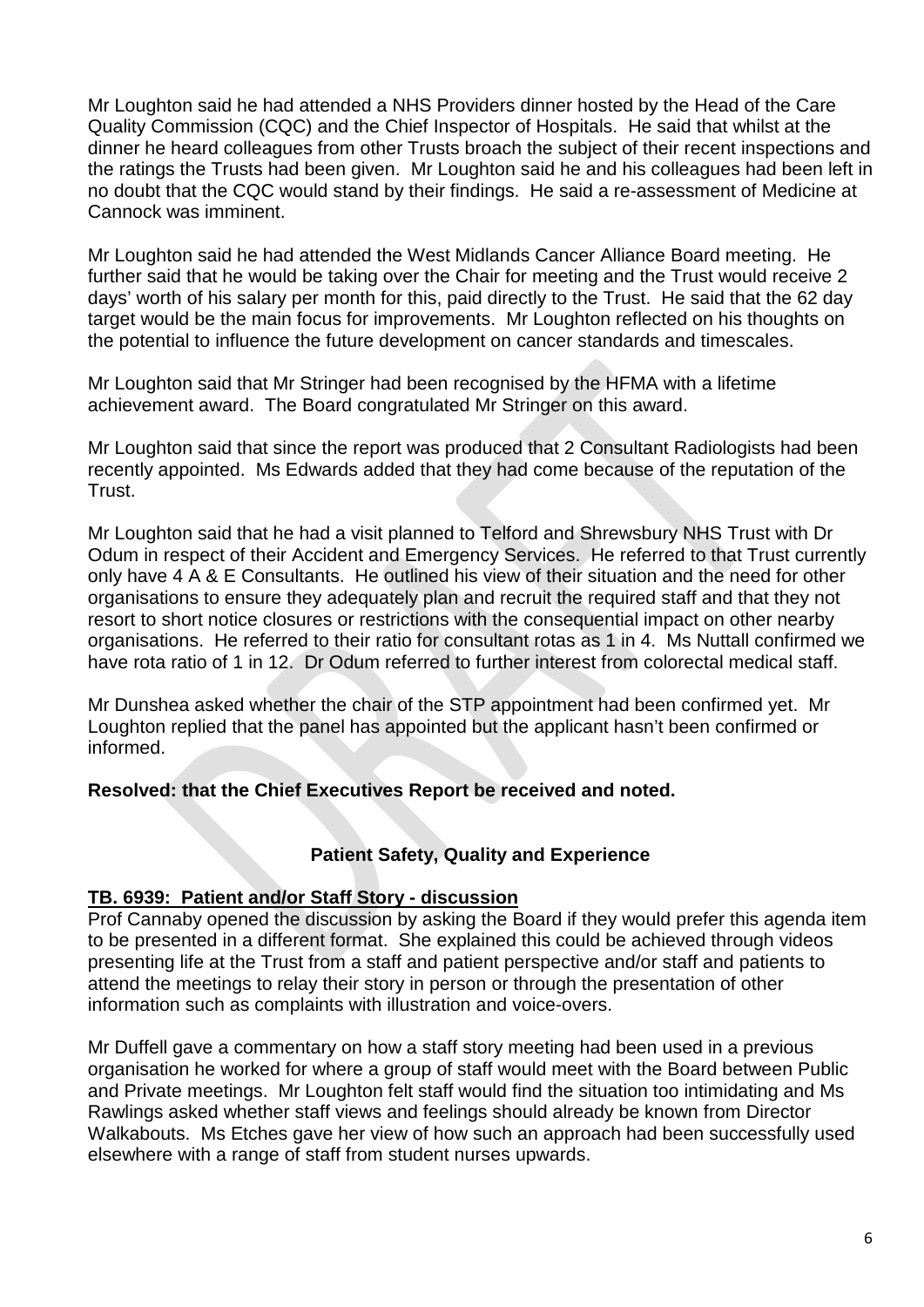Ms Rawlings asked whether it would be useful to have the staff involved to give a different perspective on either a patient story, complaint or other matter so as to provide a variety of perspectives on a common issue. Prof. Cannaby said this might prove challenging in the gaining of the consent and involvement of those involved. Prof. Cannaby added that it otherwise would prove difficult to continue trying to provide a patient story video to every Trust Board meeting.

Ms Martin said that it was the one opportunity to focus on a patient story and she said that the means of presentation could be audio or written or represented by another voice but that she felt great value from the emphasis on the patient story. Ms Small agreed with Ms Martin's views and maintaining the focus on patient care. Mr Loughton said any form of media could be used to enable them to tell their story in whatever way they felt of doing so. Mr Loughton asked the Chair whether he had seen other approaches used at Trust Boards elsewhere that he had observed. Mr Vanes said that he had seen a variety of approaches and techniques used, including one Board where the parents and new born baby met with the Board and were in the room to provide their commentary on their experiences but in more conducive surroundings, preparation and support with sufficient time to say what they wanted to. He said it may also be that patients feel unwell on the day and unable to participate.

Mr Vanes said he would support an exploration by the Chief Nurse of what and how best to present the information in whatever way. Mr Dunshea agreed with the importance of having the focus and information. Mr Vanes added that it has been done with less formality prior to the main meeting. Ms Rawlings asked whether PALs and other staff could also relate the story or issue. Prof. Cannaby agreed that anyone present should have sufficient time, support and an appropriate environment and atmosphere in which to be able to tell their story in their way.

Mr Sharon arrived at this point (10:57)

**Action:** Prof. Cannaby to explore a range of options for the conveying of patients stories, staff stories and other information about patient care at future Trust Board meetings.

# **Resolved: that the Patient Story be received and noted.**

#### **TB. 6940: Maternity CNST Incentive Report**

Mr Phipps, Group Manager for Women's and Neonates presented his report and requested Board approval to submit a rebate request for contributions to the Incentive fund of approximately £334k. He said that the benchmarking report said that the Trust needed to meet 10 safety actions in order to qualify for the incentive payment and the Trust was compliant with 9 of the actions and partially compliant with 1.

He said NHSI seek Trust Board assurance of the compliance report prior to submission. He said that the action the Trust was partially compliant with was number 8 that related to MDT training and plans are in place to address this. He said that plans were in place to ensure this would be in place by the end of quarter 3. He went on to a change in the guidance relating to the scheduled meetings for action number 9 regarding Trust Safety Champions. Mr Mahmud asked whether the incentive was proportionate. Mr Phipps said it was not. He said that it is new to all Trusts this year.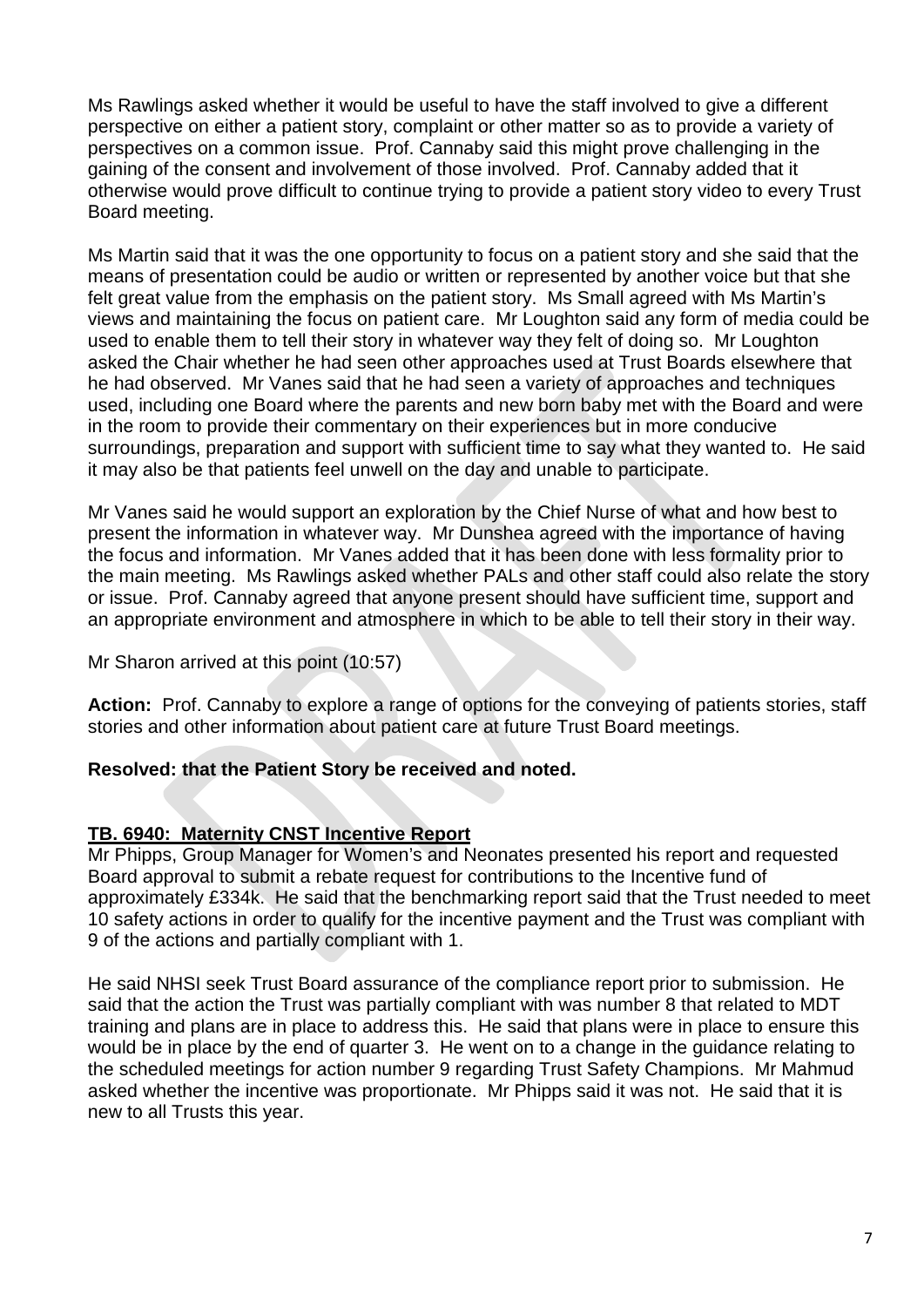Ms Edwards said that although the Trust was compliant to RCOG tool the Trust does not have that level of Consultant cover in place to date. Mr Phipps said the guidance and interpretations in this area had changed and the main focus was local assurance for local cover.

Ms Rawlings asked about the data set noted achieving 8 of 10 criteria and whether this had improved. Mr Phipps referred to the process for data submission and that this had improved slightly. Ms Etches asked how many staff the Trust was short of to achieve the standard completely. Mr Phipps said it would by the end of quarter 3. Mr Loughton and Ms Etches asked this be brought forward to quarter 2. Ms Nuttall suggested an internal ambition of quarter 2. Mr Phipps and his team were thanked by the Chair for the report and the work undertaken.

#### **Resolved: that the Maternity CNST Incentive Report data submission be approved.**

# **Strategy, Business and Transformation**

#### **Performance**

#### **TB. 6941: Financial Report – Month 2**

Mr Stringer introduced the report and that the £3.9m deficit was ahead of the plan. He said income for May 2018 had been a strong month, the highest amount since January 2018. He referred to work continuing on pay and agency spend, the cash position was ok at this point but that Trust to Trust delays had increased. Mr Loughton gave his view on how this could be approached. Mr Stringer gave assurance that this was being done.

Ms Martin asked that the Board consider a new risk on the risk register regarding the recent pay award funding and the consequential accounting impact of large single sums being received. She also referred to the 5 year backlog maintenance review report that was imminent being required along with the impact of the increased activity in contracts on spending.

Mr Loughton asked about the other Trusts payment issues. Mr Stringer said that in his view it was usually a cash flow availability issue in the debtor organisation that resulted in the delay in payment. Mr Loughton went on the say that he had been given assurance that the pay award would be provided directly to providers imminently. Mr Duffell added that this had been raised through a number of forums but that it might not be received until August 2018. He clarified the award payment in July and the back-dated award in August 2018. Ms Martin said that without receipt of the income the payment would impact on the Trust cash and financial position. Mr Duffell, Mr Stringer and Mr Loughton all reiterated that the payment timing and method for the initial and ongoing payments was unknown at this time.

Mr Vanes asked about the PSF underperforming compared to the much improved Emergency department response rate. Ms Nuttall explained that organisations had to demonstrate improvement compared to a specified previous point (12 months ago) in time and that this was subject to discussion nationally. Mr Vanes referred to the apparent inherent difficulty in achieving the requirements to trigger the payment under the current rules. Mr Loughton and Mr Stringer said that in previous years another method of distribution had been used.

Mr Dunshea asked about the apparent achieving on vacancy factor alongside an increased spend on agency. Mr Stringer said this formed part of the work underway but that it can vary between staff groups that would produce this picture. Mr Loughton shared the concern and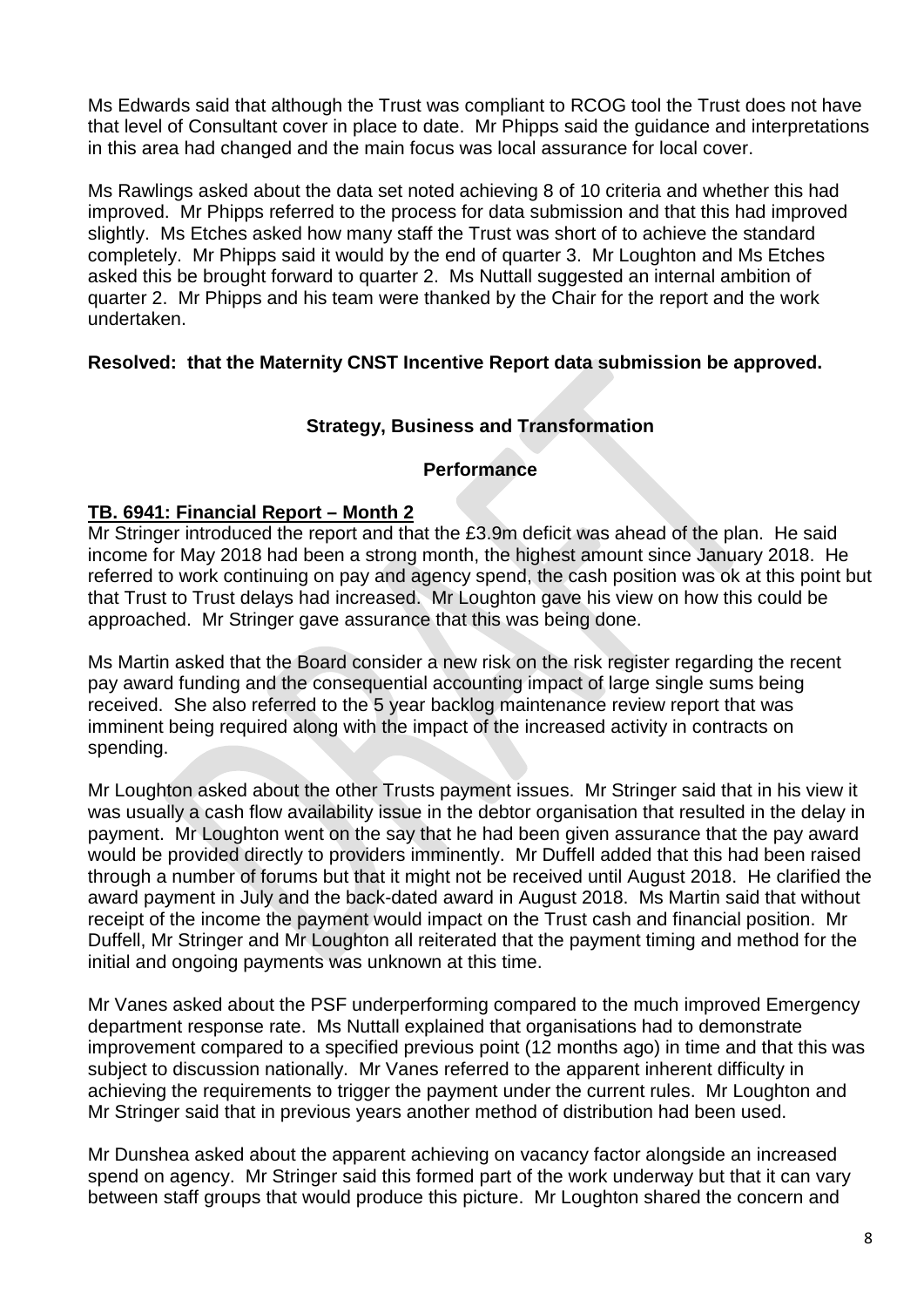gave assurance that work was underway to better understand the situation including the recent need to transfer patients from ITU.

# **Resolved: that the Finance Report – Month 2 be noted.**

# **Resolved: that the Chair of Finance and Performance Committee report be noted.**

# **TB. 6942: Integrated Quality and Performance Report**

Prof Cannaby introduced the report and said the work undertaken to tackle late observations had resulted in an improved situation but that there remained further work being done to ensure this was maintained. She referred to the position regarding Late Moves and that this remained an issue with work underway to improve the position against the baseline data.

Prof. Cannaby then referred to the most recent data for Infection Control and that there had been an increase in some indicators with increased cleaning in some areas alongside the reinvestigation of these figures and the causes. She then referred to the continued increase in the reporting of Radiology near misses and incidents relating to issues with referrals and with possible correlation with the types of training for differential staff groups.

Ms Nuttall said there were improvements in reducing cancelled operations, Referral to Treatment Times (RTT) had continued to improve, that there was one 12 hour breach relating to the placement of a patient requiring a mental health bed in the region who was eventually transferred to a service in London, the CCG is leading on the investigation and Root Cause Analysis (RCA).

Mr Loughton asked what the level of VoCare performance was. Ms Nuttall said they were continuing to achieve at least 90% every month. Mr Loughton stated this needs to improve to 100%. Ms Nuttall agreed further improvement was required. Mr Loughton shared his view of the changed situation in Stoke regarding VoCare.

Ms Nuttall then referred to the metrics regarding Cancer care and that these remained extremely challenged. She referred to page 28 of the report and the requirement to treat 105 patients per month to reduce the backlog and maintain future activity. She said there had been an increase in breaches but that average waiting times were predicted to start coming down.

Ms Nuttall said that she had received the draft Report from the Intensive Support Team and due out in next few weeks and this will be shared in due course with the Board. She also referred to the agreed harm review process with CCG for patients waiting over 104 days.

There followed a discussion regarding the waiting times in relation to treatability and harm assessment. Mr Loughton said that a decision to not treat should stop the clock and reviews. Ms Nuttall said there was provision for this if end of life care is confirmed.

Mr Loughton reiterated that he was lobbying about revisions required to the Cancer metrics locally, regionally and nationally but with sensitivity to the patients in their position of waiting. He asked Dr Odum whether such decisions are made in a timely way and the patients informed rather than in a 'wait and see' situation.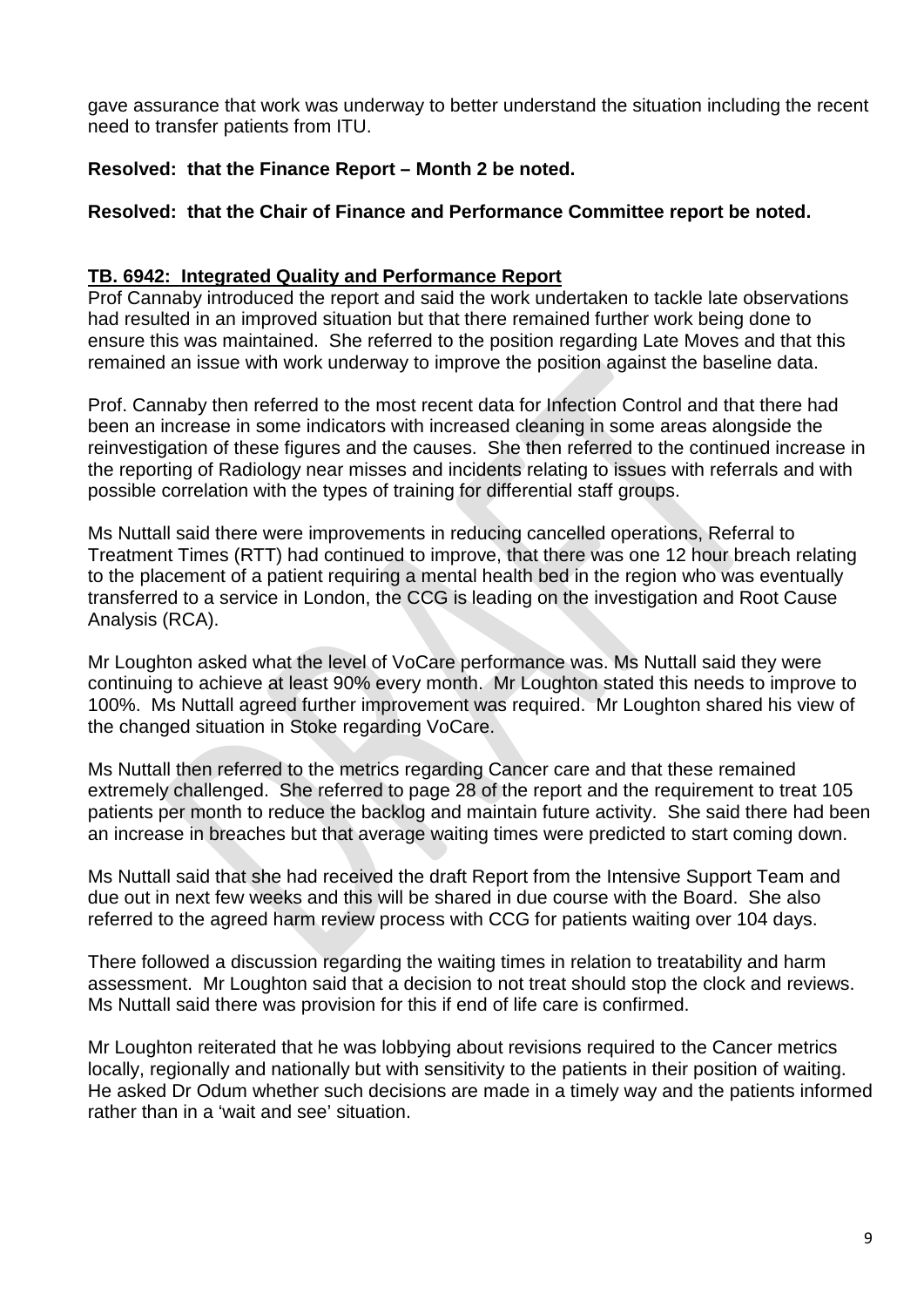Dr Odum said he hoped that would not be the case and that decisions are communicated directly to the patients in a timely way. He also said that the assessment of harm at 104 days was of questionable value or worth and that late treatment in relation to the individual patient's cancer condition would not be clear until the disease had progressed. He then referred to the changes in treatment for prostate interventions where watch and wait had been superseded by new interventional treatments now accepted as a change to the pathway. Dr Odum said the need was to continue to invest and expand the robotic surgery capacity and capability.

Mr Dunshea asked about the recent press stories regarding syringe drivers related to the Gosport Hospital inquiry. Ms Etches asked whether this was a machine calibration or human mismanagement or both. Mr Loughton said he had previously encountered issues with both, from human point of view and calibration of machine. Dr Odum said that the only issues he was aware of both related to human mis-calculation in rapid infusions regarding the speed of the infusion. He said the last incident was at least 18-24 months previous. Mr Vanes said that the Mortality Data was reviewed at the Finance and Performance Committee meeting. He asked whether the risk register or BAF entries accurately reflected the level of risk. Ms Edwards said it is on the Trust Risk Register as a high risk. Dr Odum said the resulting reputational risk may need to be placed on the Board Assurance Framework.

Dr Odum went on to outline the wide programme of work regarding improving quality of care, pathways of care, the end of life pathway and improving Mortality not just in the Trust but with CCG support across the health economy.

Mr Loughton said that the Trust needed to progress with the improvements and asked Prof Cannaby and Mr Mahmud be involved. Prof Cannaby said that Dr Odum, Ms Nuttall and herself were already working together to improve the situation. Mr Loughton emphasised previous press and political messages regarding levels of mortality and how it might be reported. Ms Edwards said it is on the Trust Risk Register as a high risk and the question of whether it needed to be reviewed had been discussed at QGAC. Mr Loughton said the statistical position had to change along with the quality of care. Dr Odum said there was a large programme of work that was being pursued at pace.

# **Resolved: that the Integrated Quality and Performance Report be noted.**

# **Regular Reports**

# **TB. 6943: Executive Workforce Report**

Mr Duffell introduced the report and said there was a new target for sickness this year with a downward trend in month. He referred to the dip in mandatory training compliance. He highlighted further work and prospective improvement in the situation for staff visas, further recruitment initiatives and learning from why staff leave the organisation. He said that some of the analysis indicated frequent dates when staff tend to leave the Trust (e.g. 1 July) that was being looked into further to understand why this was happening.

He highlighted the recent successful recruitment day and the signing up of 18 substantive staff for posts in Children's and Neonates and further interviews set up to follow. Mr Loughton asked where the recruits were coming from. Mr Duffell said they were from a combination of new starters and staff from other Trusts. He said previous conversation rates were good at around 20-25% and regular contact was maintained up to and post starting with the Trust.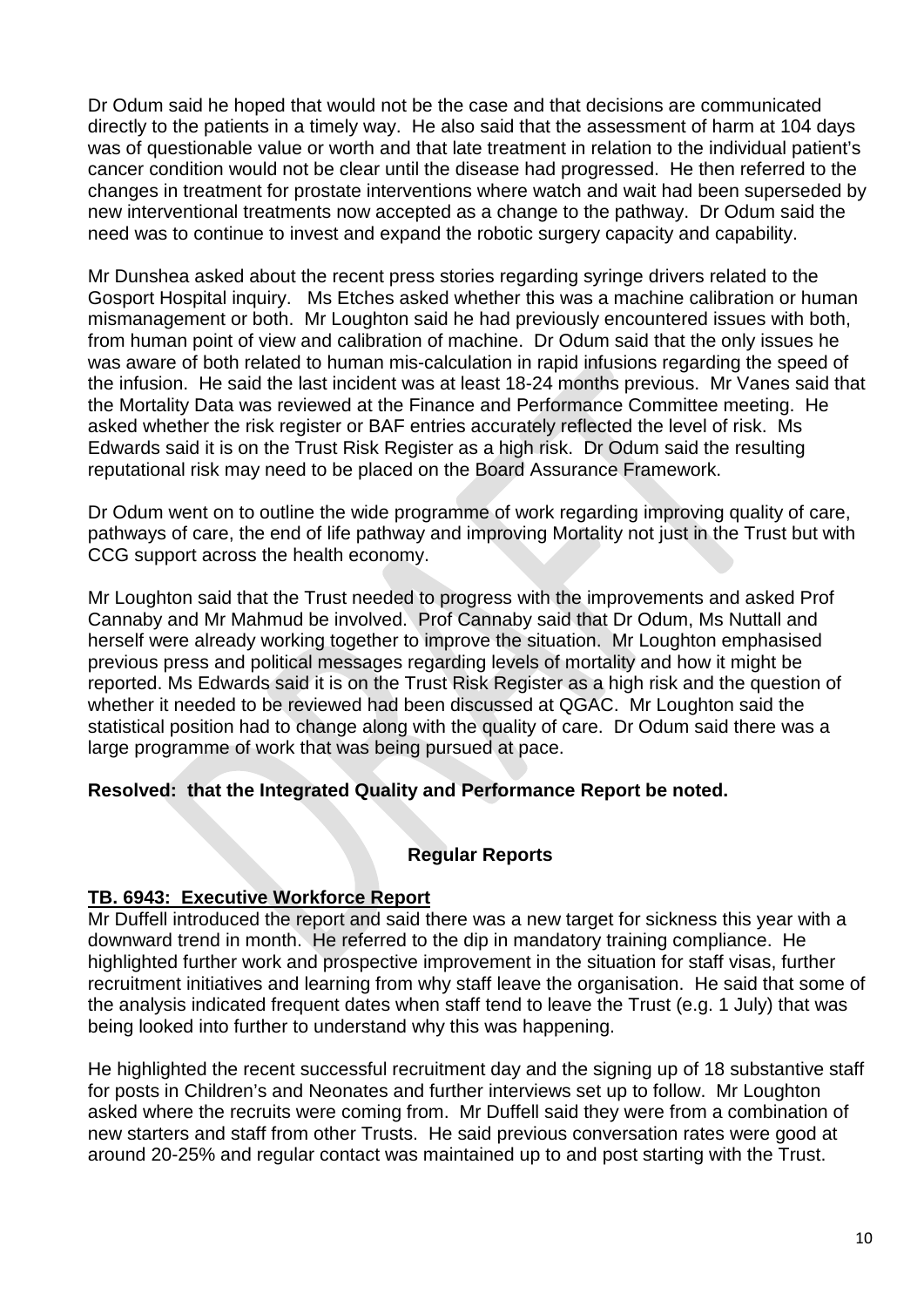He went on to highlight further focussed work being undertaken regarding improving the situation of Mandatory Training compliance and its integration into regular Appraisal practice and linkages to the new pay deal criteria for future increments. He also said that the revised approach to Apprenticeships appeared to be progressing well.

Ms Rawlings requested clarification as the IQPR stated that the Trust was compliant with Mandatory Training rates. Mr Duffell said there were errors requiring correction. Mr Dunshea asked about the Nurse Assistants and Associates progression. Mr Duffell said there are currently around 18 Associates due to qualify in January. Prof. Cannaby said that the next set may be dealt with as a pool. Ms Etches said that some of the qualifying Nurse Associates would probably want to go on to do their Nurse Training. She went on to say that the Trust Services would need to be clear about how the 'new role' was used in future as a means of recruiting qualified and associate staff.

Mr Duffell emphasised need to advertise careers rather than roles and then describe the required service roles to support the identified service delivery models to make best use of the best fit new roles. Ms Edwards referred to the level of unfilled posts in Division 3 and asked how this was being addressed and what impact the vacancies might have. Mr Duffell said that some of the unfilled posts were relatively new or recently established posts and that active recruitment was underway with new methods and approaches to recruitment being used. Ms Nuttall said there were particular issues in community paediatrics for example, and that the smaller size of the Division gives a different picture. Dr Odum asked whether the 49 consultant vacancies included GP practices. Mr Mahmud said there were few if any GP vacancies and these figures did not include the GP's. There followed a discussion on areas of recruitment issue and Mr Loughton asked for a briefing and clear detail of future recruitment initiatives. Mr Sharon added that there were issues in some specific sub-specialities that were being identified.

# **Resolved: that the Executive Workforce Report be noted.**

# **Annual, Six monthly and Quarterly reports**

#### **TB. 6944: Health & Safety Annual Report**

Prof Cannaby introduced the report and said there were 1169 incidents categorised on Datix as Health and Safety related during the period April 2017 to March 2018, a 13% reduction from the previous year including in Violence and Aggression. She said the Health and Safety visits had been positive and that there was a proactive approach with good message sharing. She added that Personal Injury claims had also reduced.

Mr Hemans asked if the Trust was charged for false call outs from the Fire Service. Mr Loughton said that the Trust isn't charged but the Fire services remain unhappy about them when they happen. He said they have said they may consider charging the Trust again in the future.

Ms Martin highlighted that there were 2 GP practices that were not compliant and said the Board needs assurance that they will be compliant. Prof. Cannaby said there is a planned programme to move the practices to compliance. Mr Mahmud said that it is built into the contract that within 3 months of joining the Trust they need to be compliant.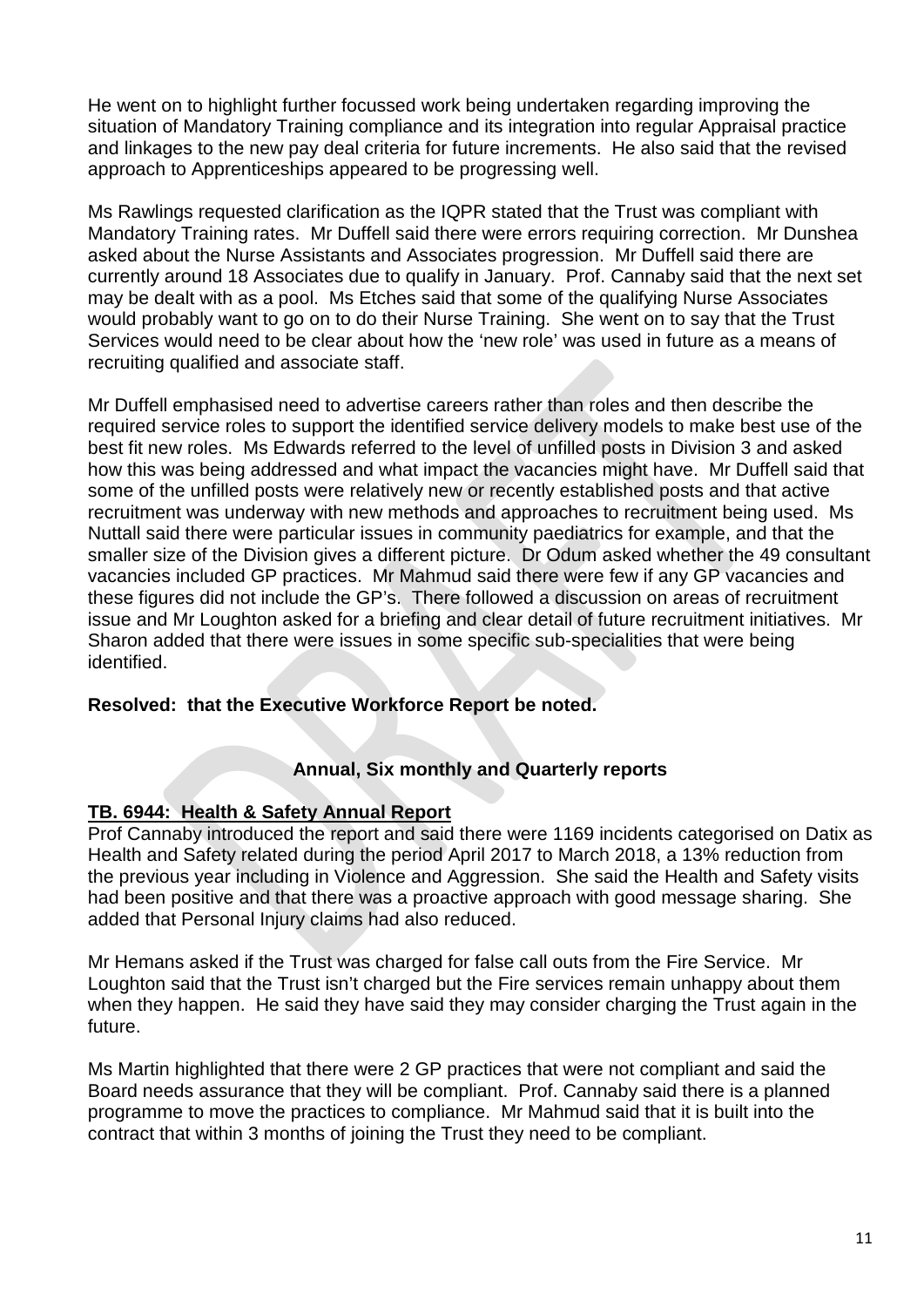Mr Mahmud asked what happened in respect of learning from other Trusts and whether the information was shared. Prof Cannaby said that the learning was shared and that the Head of Governance circulates the information through the Health and Safety communication cascade. Mr Vanes noted the continued improvement in the Report and the results.

### **Resolved: that the Health and Safety Annual Report be received and noted.**

### **TB. 6945: Emergency Preparedness Annual Report**

Ms Nuttall introduced the report and said that it had been a very busy year as reflected in the report with future Winter Planning, Cyber Security and Cladding would remain the focus of future work.

Ms Edwards asked that future reports are not embedded.

Ms Rawlings asked about the declared fire risk at the old eye infirmary. Mr Loughton said there have been in the past set by people breaking in but none more recently.

#### **Resolved: that the Emergency Preparedness Report be received and noted.**

#### **TB. 6946: Fire Safety Annual Report**

Ms Nuttall introduced the report and said that she had received notification to replace the cladding with funding from the centre with the work done this financial year. Mr Vanes asked whether there would be any clinical disruption whilst this work was taking place. Ms Nuttall said there shouldn't be any disruption but that privacy and dignity issues and also noise would be investigated, assessed and addressed. Mr Vanes asked about potential Ambulance access. Ms Nuttall said alternatives were available. Mr Stringer confirmed the cost would be circa £1 million.

#### **Resolved: that the Fire Safety Annual Report be received and noted.**

# **Governance, Risk and Regulatory**

#### **TB. 6947: Trust Quality Account**

Prof Cannaby introduced the report as presented. Mr Vanes expressed his thanks to the colleagues who had written and produced the report. Mr Vanes said he would write to the colleagues involved in producing the report to thank them.

#### **Resolved: that the Trust Quality Account be approved.**

#### **TB. 6948: Trust Licence Self-assessment Declaration FT4**

Mr Stringer introduced this report and the 2 conditions that the Board had to declare it had checked itself against. He said that G6 was completed earlier in the year with the declaration updated to reflect changes since the last declaration.

#### **Resolved: that the Trust Licence Self-assessment Declaration FT4 be approved.**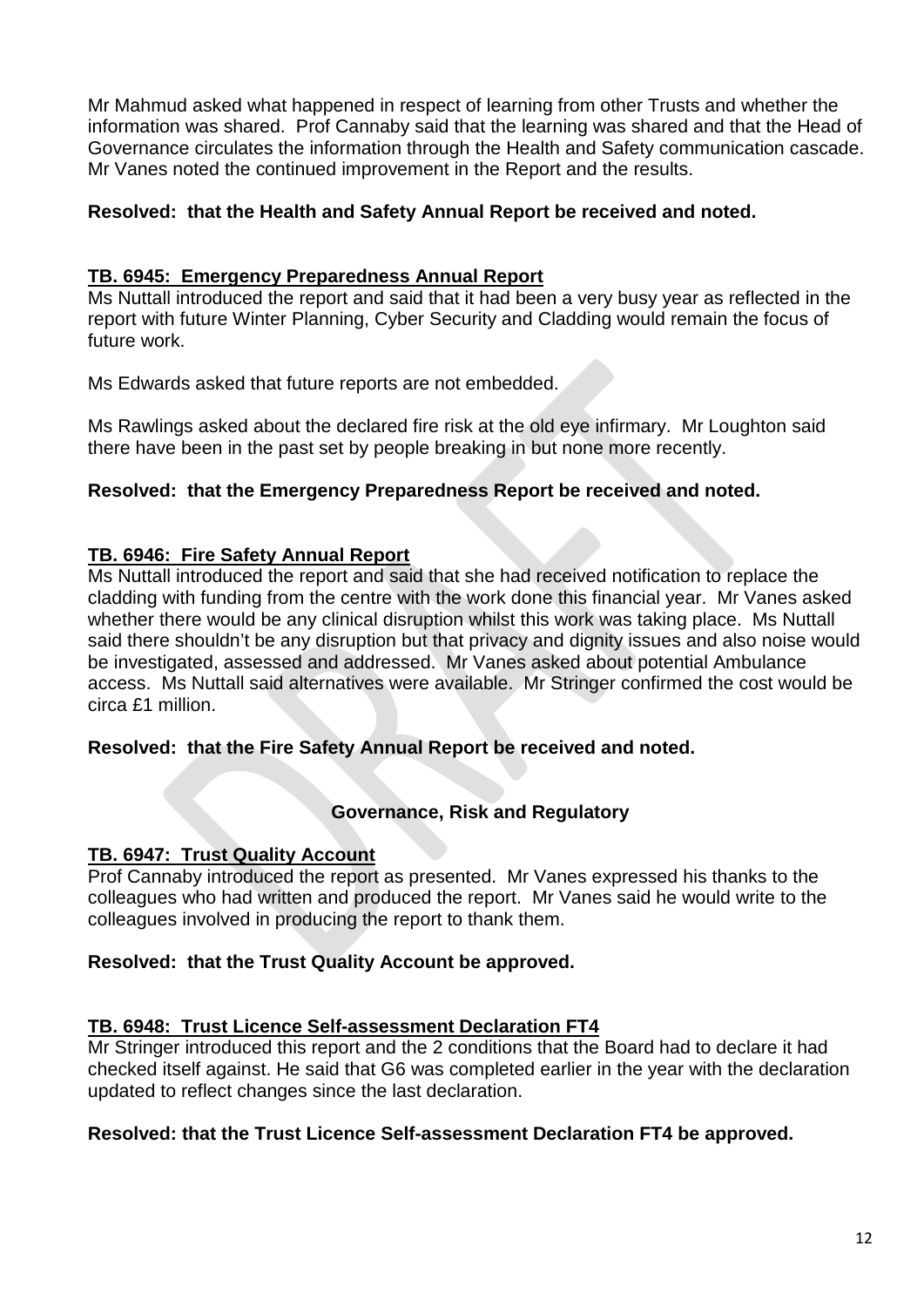# **Feedback from Board Committees**

#### **TB. 6949: Chairs Report of the Trust Management Committee of 25 May 2018**

**Resolved: that the Chairs Report of the Trust Management Committee of 25 May 2018 be noted.**

#### **TB. 6950: Chairs Report of the Charity Committee of 11 June 2018**

**Resolved: that the Chairs Report of the Charity Committee of 11 June 2018 be noted.**

#### **TB. 6951: Chairs Report of the Finance & Performance Committee of 20 June 2018**

**Resolved: that the Chairs Report of the Finance & Performance Committee of 20 June 2018 be noted.**

### **TB. 6952: Chairs Report of the Quality Governance and Assurance Committee (QGAC) of 20 June 2018**

Ms Edwards referred to a presentation on the work to reduce Cancer Wait times received.

### **Resolved: that the Chairs Report of the Quality Governance and Assurance Committee (QGAC) of 20 June 2018 be noted.**

#### **TB. 6953: Chairs Report of the Workforce and Organisational Development Committee (WODC) of 22 June 2018**

Mr Hemans gave a verbal update on the work and progress of the Committee.

#### **Resolved: that the verbal Chairs Report of the Workforce and Organisational Development Committee (WODC) of 22 June 2018 be noted.**

**Minutes from Committees in respect of which the Chair's report has already been submitted to the Board:**

# **TB. 6954: Approved Minutes of the Finance and Performance Committee of 23 May 2018**

**Resolved: that the Approved Minutes of the Finance and Performance Committee of 23 May 2018 be noted.** 

# **TB. 6955: Approved Minutes of the QGAC Committee of 30 May 2018**

**Resolved: that the Approved Minutes of the QGAC Committee of 30 May 2018 be noted.**

#### **TB. 6956: Approved Minutes of the WODC Committee of 27 April 2018**

**Resolved: that the Approved Minutes of the WODC Committee of 27 April 2018 be noted**